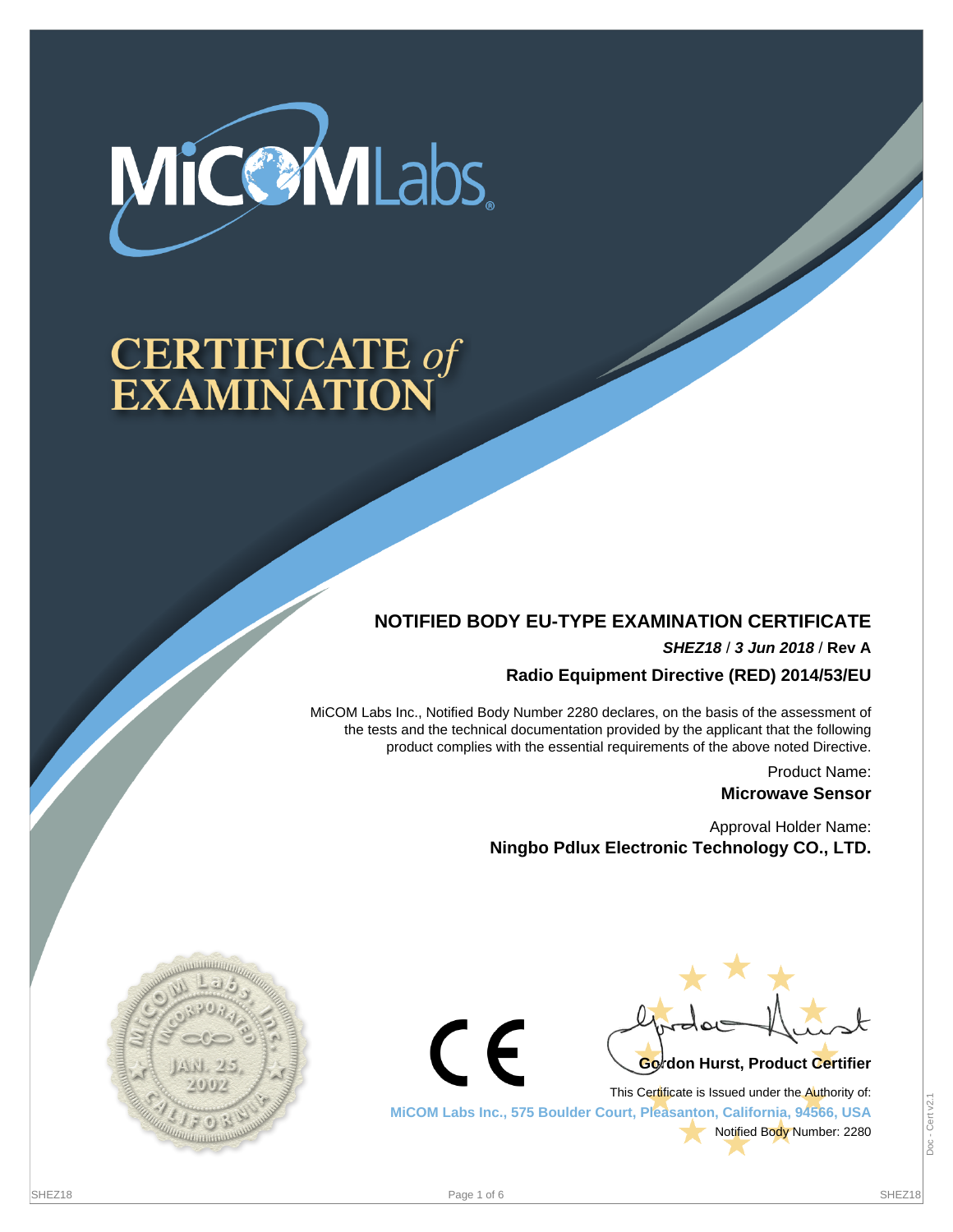

**for Radio Equipment Directive (RED) 2014/53/EU**

Product Name:

# **Microwave Sensor**

Product Model Numbers: **PD-V8**

Brand Name: **N/A**

**Approval Holder: Ningbo Pdlux Electronic Technology CO., LTD.**, 17F,Commerce building of Ningbo, No 588, south Tiantong road, yinzhou district, Ningbo, China

**Product Manufacturer: Ningbo Pdlux Electronic Technology CO., LTD.**, 17F,Commerce building of Ningbo, No 588, south Tiantong road, yinzhou district, Ningbo, China

| <b>Standards</b>                             |                                                    |  |  |
|----------------------------------------------|----------------------------------------------------|--|--|
| Group                                        | <b>Name</b>                                        |  |  |
| Article 3.1(a) Health & Safety               | EN 62479:2010                                      |  |  |
|                                              | EN 60950-1:2006 +A11:2009+A1:2010+A12:2011+A2:2013 |  |  |
| Article 3.1(b) Electromagnetic Compatibility | EN 301 489-1 V2.1.1                                |  |  |
|                                              | EN 301 489-3 V2.1.1                                |  |  |
| Article 3.2 Effective Use of Spectrum        | EN 300 440 V2.1.1                                  |  |  |

Cert v2.1 Doc - Cert v2.1Doc-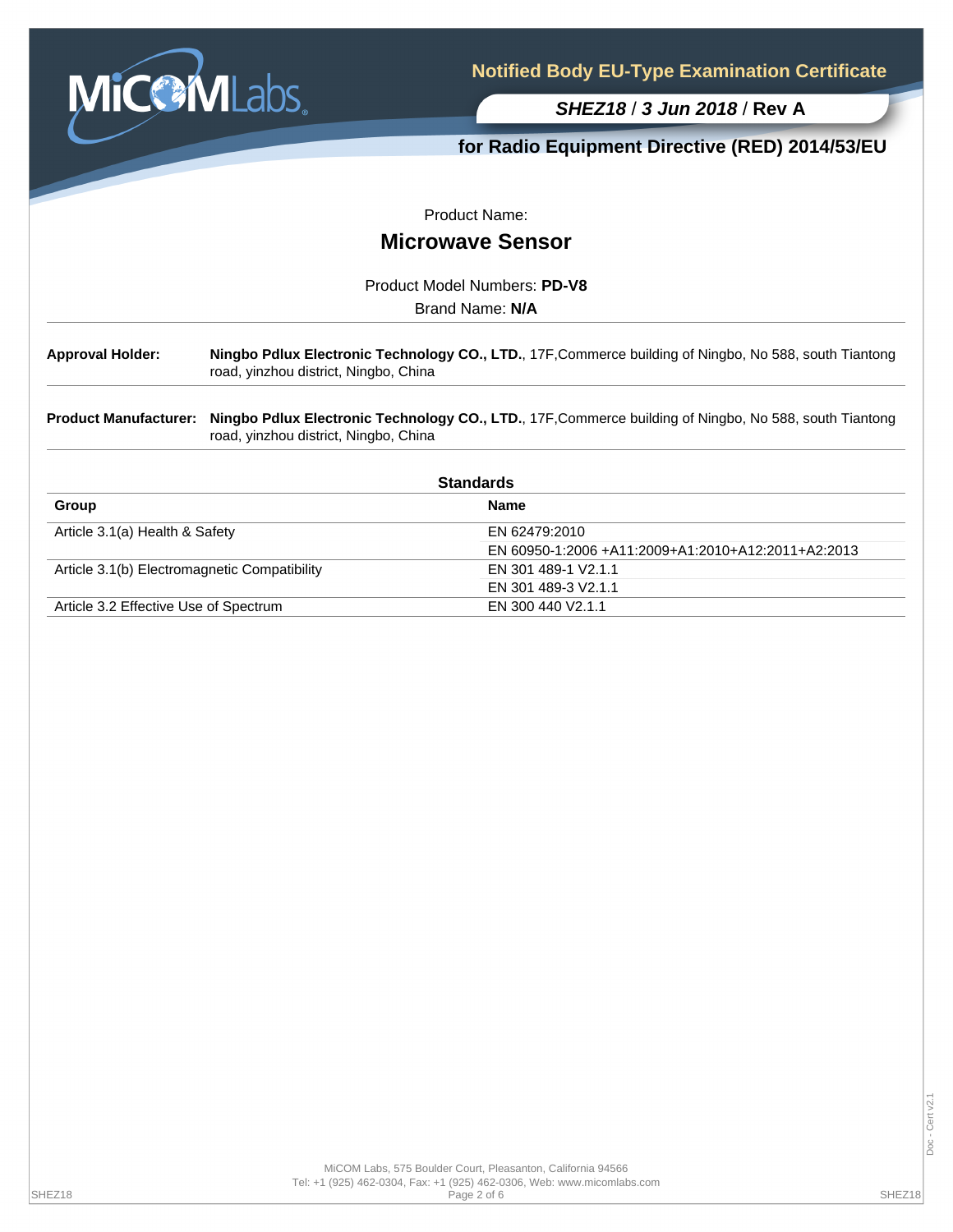

## **for Radio Equipment Directive (RED) 2014/53/EU**

### **Annex 1 to EU-Type Examination**

#### **EU-Type examination on the essential requirements Article 3**

| Article 3.1 - a) Health and Safety                                   | Assessed       |
|----------------------------------------------------------------------|----------------|
| Article 3.1 - b) Electromagnetic compatibility                       | Assessed       |
| <b>Article 3.2 - Effective use of radio spectrum</b>                 | Assessed       |
| Article 3.3 - a) interworks with Accessories/Chargers                | Not Applicable |
| Article 3.3 - b) interworks with Radio Networks                      | Not Applicable |
| Article 3.3 - c) can connect to interfaces                           | Not Applicable |
| Article 3.3 - d) does not harm the network, misuse network resources | Not Applicable |
| Article 3.3 - e) privacy protections                                 | Not Applicable |
| Article 3.3 - f) fraud protections                                   | Not Applicable |
| Article 3.3 - g) emergency services access                           | Not Applicable |
| Article 3.3 - h) assist users with disabilities                      | Not Applicable |
| Article 3.3 - i) integrity of software                               | Not Applicable |

Company Name Certification No.

**Ningbo Pdlux Electronic Technology CO., LTD.**

**SHEZ18**

Issue Date / Rev

Equipment Description

**3 Jun 2018 / Rev A**

**Microwave Sensor**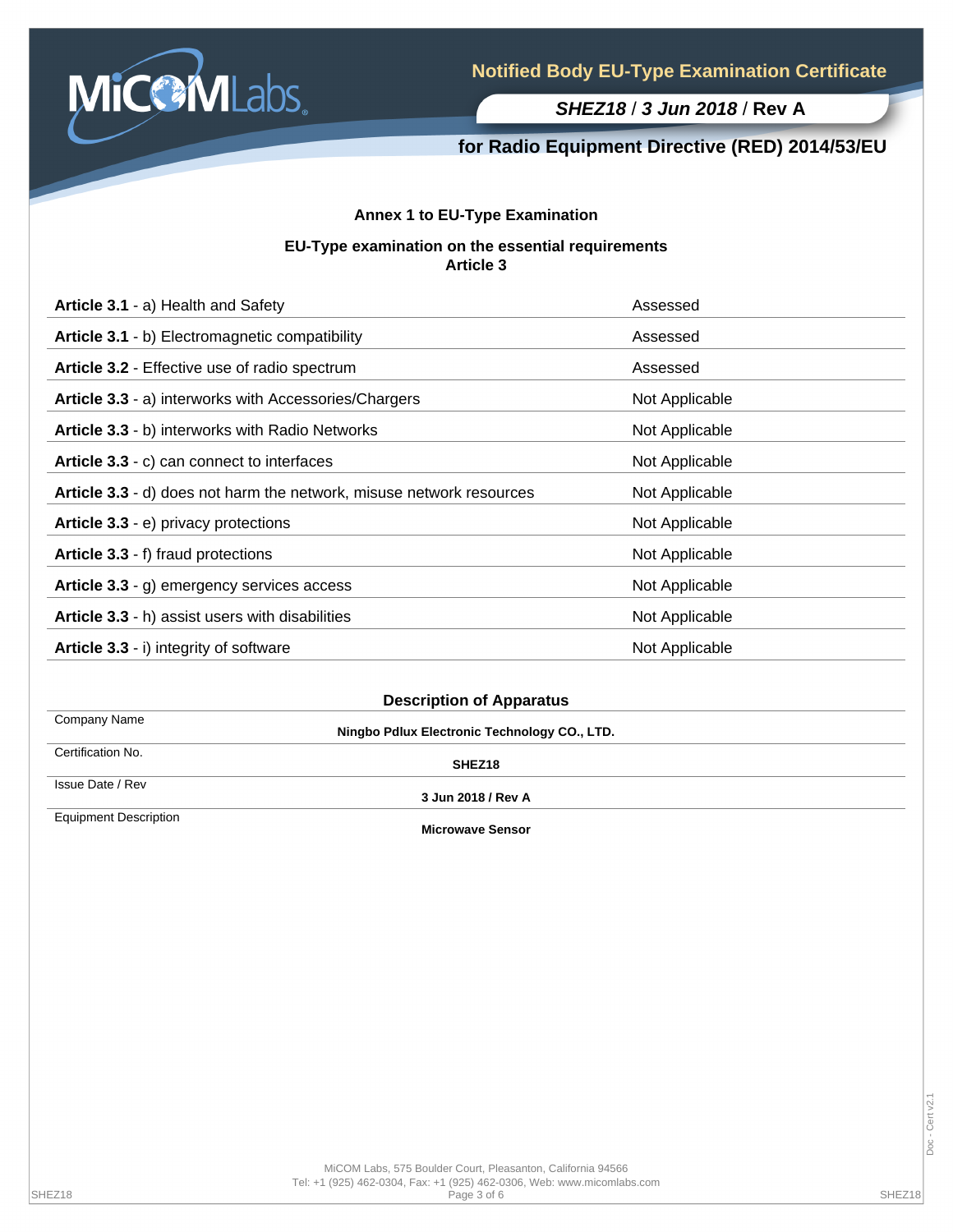

## **for Radio Equipment Directive (RED) 2014/53/EU**

| <b>Emission Information</b> |             |         |                            |                 |             |                       |  |  |
|-----------------------------|-------------|---------|----------------------------|-----------------|-------------|-----------------------|--|--|
| Technology                  | Frequency   |         | <b>Emission Designator</b> | <b>RF Power</b> |             |                       |  |  |
|                             | <b>From</b> | То      |                            | Max.            | Type        | <b>Field Strength</b> |  |  |
| SRD                         | 5750MHz     | 5850MHz | K1D                        | $-3.51$ d $Bm$  | <b>EIRP</b> | $-$                   |  |  |

#### **Technical Construction File Details: (Documents Reviewed)**

| <b>Technical Report(s):</b><br>Article 3.1(a) Health & Safety:<br>EMC1804118-03<br>LVD1804119<br>Article 3.1(b) Electromagnetic Compatibility:<br>EMC1804118-02<br>Article 3.2 Effective Use of Spectrum:<br>EMC1804118-01 | <b>Supporting Documentation:</b><br>Service Agreement<br><b>Agent Authorization</b><br>EU App Form<br>EU DoC<br><b>Block Diag</b><br><b>BOM/Parts</b><br><b>Ext Photos</b><br>Int Photos<br>Label / Location<br><b>Operational Description</b><br>PCB Layout<br><b>Schematics</b><br>Test Setup - EU<br><b>User Manual</b><br><b>Risk Assessment Report</b> |
|----------------------------------------------------------------------------------------------------------------------------------------------------------------------------------------------------------------------------|-------------------------------------------------------------------------------------------------------------------------------------------------------------------------------------------------------------------------------------------------------------------------------------------------------------------------------------------------------------|
|----------------------------------------------------------------------------------------------------------------------------------------------------------------------------------------------------------------------------|-------------------------------------------------------------------------------------------------------------------------------------------------------------------------------------------------------------------------------------------------------------------------------------------------------------------------------------------------------------|

**Scope**

This EU-Type Examination Certificate is given in respect of compliance of radio spectrum use Article 3 Paragraph 2 of the RED Directive 2014/53/EU. The scope of the evaluation and this certificate relates only to those items identified in 'Annex 1 to EU - Type Examination Certificate' for the specific product and Certificate number referenced above.

EU Type Examination was performed according to Module B: EU-type examination procedure per Annex III the Directive on the essential requirements in Article 3, for the specific product and Certificate Number referenced above.

This EU Type Examination Certificate is based upon the review of the Technical Documentation and supporting evidence for the adequacy of the technical design solution, it is only valid in conjunction with the attached Annexes. The scope of this statement relates to a single sample of the apparatus identified above and of the submitted documents only.

MiCOM Labs, 575 Boulder Court, Pleasanton, California 94566 Tel: +1 (925) 462-0304, Fax: +1 (925) 462-0306, Web: www.micomlabs.com SHEZ18 Page 4 of 6 SHEZ18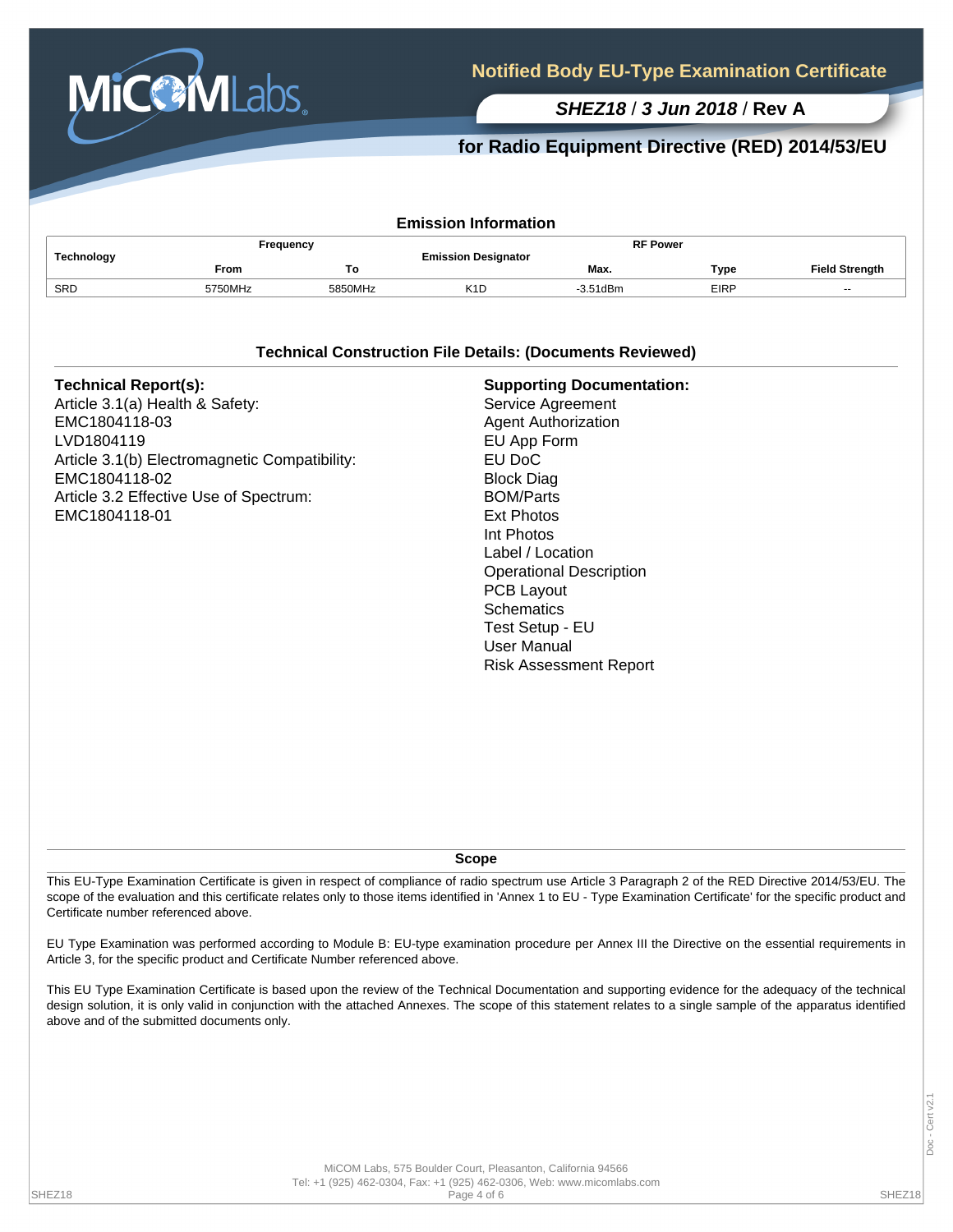

## **for Radio Equipment Directive (RED) 2014/53/EU**

#### **Annex 2 to EU-Type Examination Obligations of the Applicant**

#### **Ref RED 2014/53/EU Article 10 - Obligations of manufacturers**

1. When placing their radio equipment on the market, manufacturers shall ensure that it has been designed and manufactured in accordance with the essential requirements set out in Article 3.

2. Manufacturers shall ensure that radio equipment shall be so constructed that it can be operated in at least one Member State without infringing applicable requirements on the use of radio spectrum.

3. Manufacturers shall draw up the technical documentation referred to in Article 21 and carry out the relevant conformity assessment procedure referred to in Article 17 or have it carried out. Where compliance of radio equipment with the applicable requirements has been demonstrated by that conformity assessment procedure, manufacturers shall draw up an EU declaration of conformity and affix the CE marking.

4. Manufacturers shall keep the technical documentation and the EU declaration of conformity for 10 years after the radio equipment has been placed on the market.

5. Manufacturers shall ensure that procedures are in place for series production to remain in conformity with this Directive. Changes in radio equipment design or characteristics and changes in the harmonised standards or in other technical specifications by reference to which conformity of radio equipment is declared shall be adequately taken into account.

When deemed appropriate with regard to the risks presented by radio equipment, manufacturers shall, to protect the health and safety of end-users, carry out sample testing of radio equipment made available on the market, investigate, and, if necessary, keep a register of complaints, of non-conforming radio equipment and radio equipment recalls, and shall keep distributors informed of any such monitoring.

6. Manufacturers shall ensure that radio equipment which they have placed on the market bears a type, batch or serial number or other element allowing its identification, or, where the size or nature of the radio equipment does not allow it, that the required information is provided on the packaging, or in a document accompanying the radio equipment.

7. Manufacturers shall indicate on the radio equipment their name, registered trade name or registered trade mark and the postal address at which they can be contacted or, where the size or nature of radio equipment does not allow it, on its packaging, or in a document accompanying the radio equipment. The address shall indicate a single point at which the manufacturer can be contacted. The contact details shall be in a language easily understood by end-users and market surveillance authorities.

8. Manufacturers shall ensure that the radio equipment is accompanied by instructions and safety information in a language which can be easily understood by consumers and other end-users, as determined by the Member State concerned. Instructions shall include the information required to use radio equipment in accordance with its intended use. Such information shall include, where applicable, a description of accessories and components, including software, which allow the radio equipment to operate as intended. Such instructions and safety information, as well as any labelling, shall be clear, understandable and intelligible.

The following information shall also be included in the case of radio equipment intentionally emitting radio waves:

- (a) frequency band(s) in which the radio equipment operates;
- (b) maximum radio-frequency power transmitted in the frequency band(s) in which the radio equipment operates.

9. Manufacturers shall ensure that each item of radio equipment is accompanied by a copy of the EU declaration of conformity or by a simplified EU declaration of conformity. Where a simplified EU declaration of conformity is provided, it shall contain the exact internet address where the full text of the EU declaration of conformity can be obtained.

10. In cases of restrictions on putting into service or of requirements for authorisation of use, information available on the packaging shall allow the identification of the Member States or the geographical area within a Member State where restrictions on putting into service or requirements for authorisation of use exist. Such information shall be completed in the instructions accompanying the radio equipment. The Commission may adopt implementing acts specifying how to present that information. Those implementing acts shall be adopted in accordance with the advisory procedure referred to in Article 45(2).